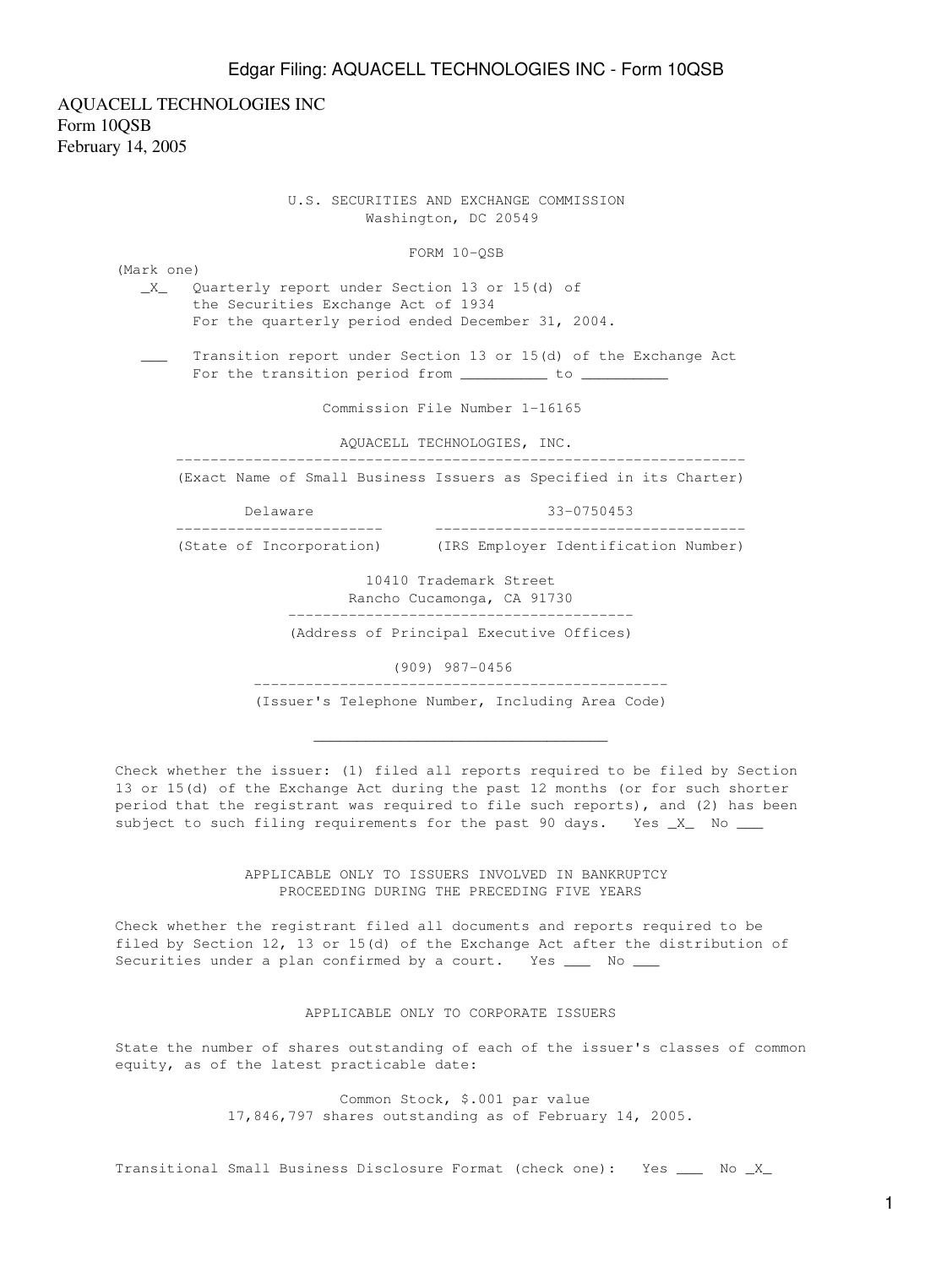AQUACELL TECHNOLOGIES, INC.

FORM 1O-QSB

FOR THE QUARTER ENDED DECEMBER 31, 2004

TABLE OF CONTENTS

### PART I - FINANCIAL INFORMATION

| Ttem 1.      | Financial Statements:<br><b>PAGE</b>                                                                                      |  |
|--------------|---------------------------------------------------------------------------------------------------------------------------|--|
|              | Condensed Consolidated Balance Sheet as of December 31, 2004 1                                                            |  |
|              | Condensed Consolidated Statements of Operations for the<br>three and six month periods ended December 31, 2004 and 2003 2 |  |
|              | Condensed Consolidated Statements of Cash Flow for the<br>six month periods ended December 31, 2004 and 2003 3            |  |
|              | Notes to Condensed Consolidated Financial Statements 5                                                                    |  |
| $T$ tem $2.$ | Managements Discussion and Analysis:<br>PART II - OTHER INFORMATION                                                       |  |
|              |                                                                                                                           |  |
| Item 3.      |                                                                                                                           |  |
| Ttem 4.      | Submission of Matters to a Vote of Security Holders15                                                                     |  |
| Item 6.      |                                                                                                                           |  |
|              |                                                                                                                           |  |
|              |                                                                                                                           |  |
|              |                                                                                                                           |  |

i

PART I. FINANCIAL INFORMATION

ITEM 1. FINANCIAL STATEMENTS

 AQUACELL TECHNOLOGIES, INC. AND SUBSIDIARIES CONDENSED CONSOLIDATED BALANCE SHEET December 31, 2004 (Unaudited)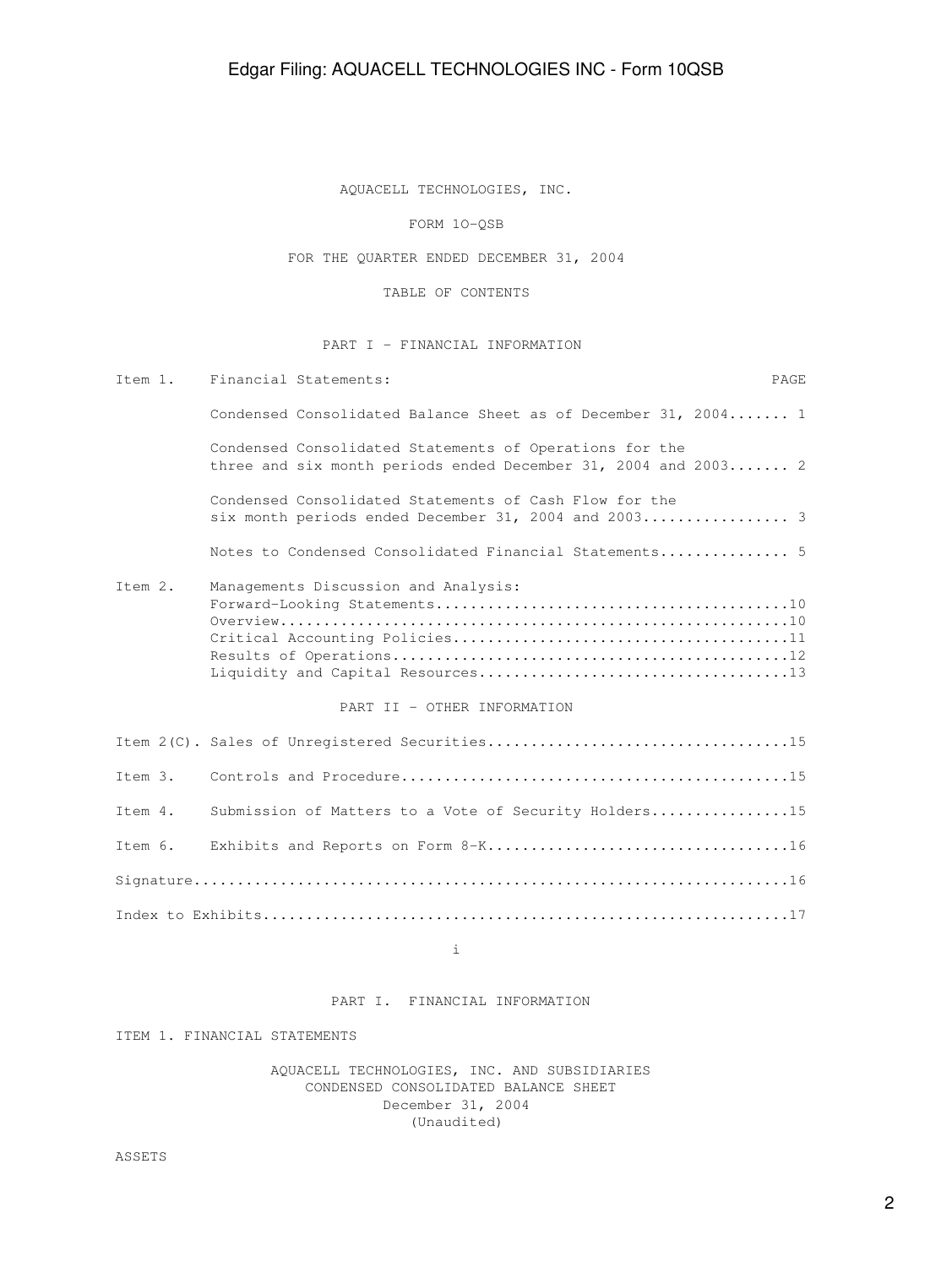| Current assets:                                                                                                                                                                            |                                                            |
|--------------------------------------------------------------------------------------------------------------------------------------------------------------------------------------------|------------------------------------------------------------|
| Accounts receivable, net of allowance of \$46,000                                                                                                                                          | 460,000<br>6,000<br>31,000<br>91,000                       |
| Prepaid expenses and other current assets                                                                                                                                                  | 31,000                                                     |
|                                                                                                                                                                                            | 619,000                                                    |
| Property, equipment and billboard coolers, net 971,000                                                                                                                                     | -----------                                                |
| Other assets:                                                                                                                                                                              | 824,000<br>65,000<br>16,000<br>. _ _ _ _ _ _ _ _ _         |
|                                                                                                                                                                                            | 905,000                                                    |
|                                                                                                                                                                                            | \$2,495,000<br>------------                                |
| LIABILITIES AND STOCKHOLDERS' EQUITY<br>Current liabilities:<br>Current portion of deferred payable                                                                                        | 385,000<br>725,000<br>104,000<br>33,000<br>1,000<br>22,000 |
|                                                                                                                                                                                            |                                                            |
| Deferred payable, net of current portion                                                                                                                                                   | 451,000                                                    |
|                                                                                                                                                                                            |                                                            |
| Commitments and contingencies                                                                                                                                                              |                                                            |
| Stockholders' Equity:                                                                                                                                                                      |                                                            |
| Preferred stock - Class A, par value \$.001;<br>1,870,000 shares authorized;<br>70,000 shares issued and outstanding<br>Preferred stock, par value \$.001;<br>8,130,000 shares authorized; |                                                            |
| Common stock, par value \$.001;<br>40,000,000 shares authorized;                                                                                                                           |                                                            |
| 17,746,797 shares issued and outstanding                                                                                                                                                   | 18,000<br>22,020,000<br>----------                         |
|                                                                                                                                                                                            | 2,754,000<br>(65,000)<br>(1, 915, 000)<br>__________       |
|                                                                                                                                                                                            | . _ _ _ _ _ _ _ _ _ _                                      |
|                                                                                                                                                                                            | \$2,495,000                                                |
|                                                                                                                                                                                            |                                                            |

See notes to condensed consolidated financial statements.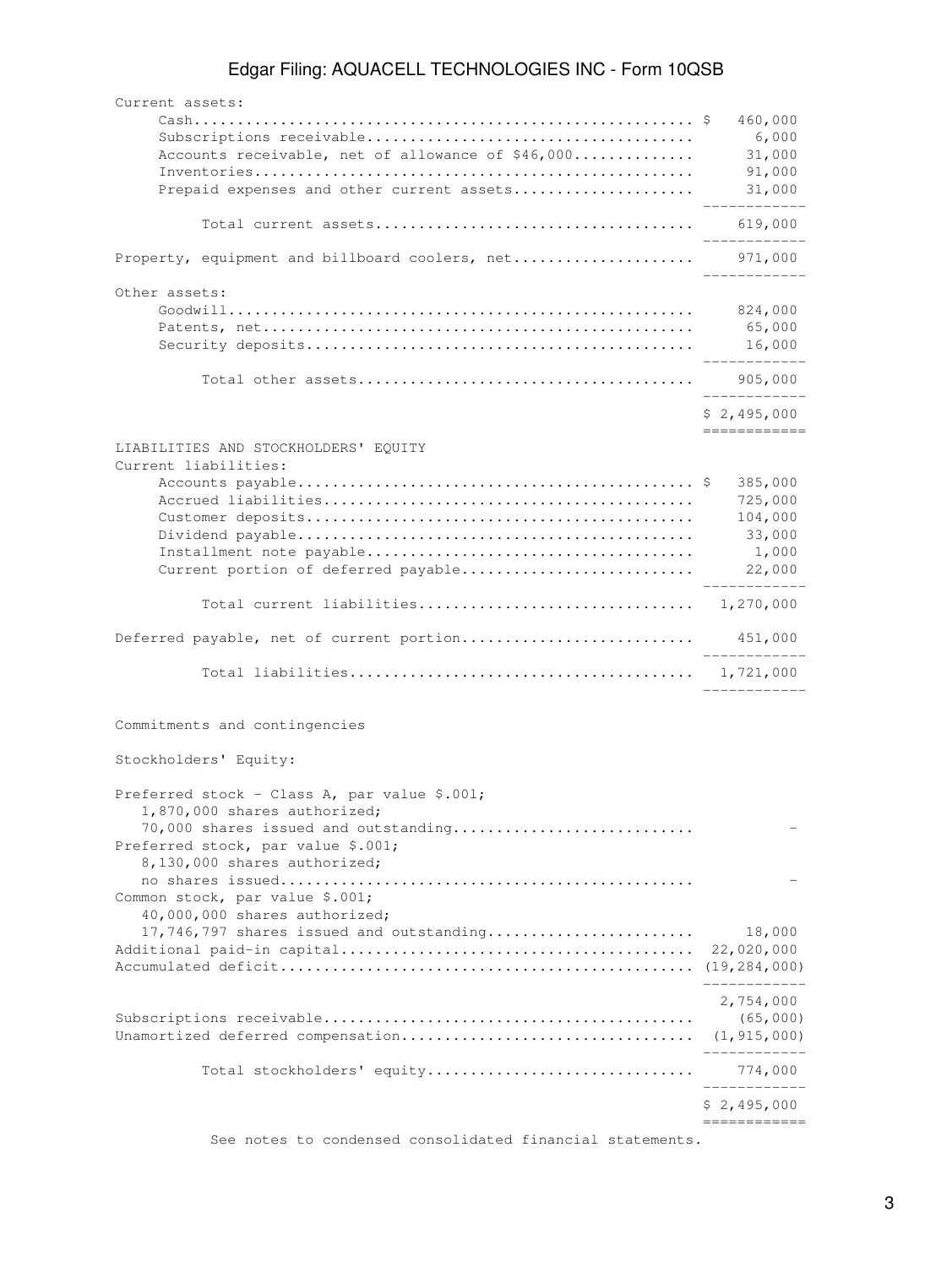1

### AQUACELL TECHNOLOGIES, INC. AND SUBSIDIARIES CONDENSED CONSOLIDATED STATEMENTS OF OPERATIONS (Unaudited)

|                                                                                          | Three Months Ended<br>December 31,                                                                                                                                                                                              | Six Mon<br>Decem              |                |
|------------------------------------------------------------------------------------------|---------------------------------------------------------------------------------------------------------------------------------------------------------------------------------------------------------------------------------|-------------------------------|----------------|
|                                                                                          | 2004 — 2004 — 2005 — 2006 — 2007 — 2008 — 2008 — 2008 — 2008 — 2008 — 2008 — 2008 — 2008 — 2008 — 2008 — 2008 — 2008 — 2008 — 2008 — 2008 — 2008 — 2008 — 2008 — 2008 — 2008 — 2008 — 2008 — 2008 — 2008 — 2008 — 2008 — 2008 — | 2003 — 100                    | 2004           |
| Revenue:                                                                                 |                                                                                                                                                                                                                                 |                               |                |
|                                                                                          |                                                                                                                                                                                                                                 |                               | 310,000<br>S   |
| Cost and expenses:                                                                       |                                                                                                                                                                                                                                 |                               |                |
|                                                                                          |                                                                                                                                                                                                                                 | 77,000 148,000                | 201,000        |
| Salaries and wages                                                                       |                                                                                                                                                                                                                                 | 296,000 402,000               | 584,000        |
| Legal, accounting and other professional expenses                                        |                                                                                                                                                                                                                                 | 59,000 50,000                 | 111,000        |
| Consulting fees and expenses- research and                                               |                                                                                                                                                                                                                                 |                               |                |
|                                                                                          |                                                                                                                                                                                                                                 | 47,000                        | 24,000         |
| Stock based compensation                                                                 |                                                                                                                                                                                                                                 | 241,000 227,000               | 483,000        |
| Fair value adjustment of derivative                                                      | $\mathcal{L}^{\mathcal{L}}$ and $\mathcal{L}^{\mathcal{L}}$                                                                                                                                                                     | 187,000                       | $\overline{a}$ |
| Write-off of accrued interest on notes                                                   | $\sim$ $-$                                                                                                                                                                                                                      | 48,000                        |                |
|                                                                                          |                                                                                                                                                                                                                                 | 293,000 319,000               | 630,000        |
|                                                                                          |                                                                                                                                                                                                                                 | 966,000 1,428,000 2,033,000   |                |
| Loss from operations before other                                                        |                                                                                                                                                                                                                                 |                               |                |
|                                                                                          |                                                                                                                                                                                                                                 |                               |                |
| Other income:                                                                            |                                                                                                                                                                                                                                 |                               |                |
|                                                                                          |                                                                                                                                                                                                                                 |                               |                |
|                                                                                          |                                                                                                                                                                                                                                 |                               |                |
|                                                                                          |                                                                                                                                                                                                                                 |                               |                |
| Net loss for the period\$ (855,000) \$(1,228,000) \$(1,723,000)                          |                                                                                                                                                                                                                                 |                               |                |
| Weighted average shares outstanding-                                                     |                                                                                                                                                                                                                                 |                               |                |
|                                                                                          |                                                                                                                                                                                                                                 |                               |                |
|                                                                                          |                                                                                                                                                                                                                                 |                               |                |
| Loss attributable to common stockholders:                                                |                                                                                                                                                                                                                                 |                               |                |
|                                                                                          |                                                                                                                                                                                                                                 |                               |                |
| Preferred stock dividends                                                                |                                                                                                                                                                                                                                 | 9,000 16,000<br>_____________ | 18,000         |
| Loss attributable to common stockholders\$ $(864,000)$ \$ $(1,244,000)$ \$ $(1,741,000)$ |                                                                                                                                                                                                                                 |                               |                |
| Net loss per common share \$ (0.06) \$                                                   |                                                                                                                                                                                                                                 | $(0.12)$ \$                   | (0.12)         |
|                                                                                          |                                                                                                                                                                                                                                 |                               |                |

See notes to condensed consolidated financial statements.

1

### AQUACELL TECHNOLOGIES, INC. AND SUBSIDIARIES CONDENSED CONSOLIDATED STATEMENTS OF CASH FLOWS (Unaudited)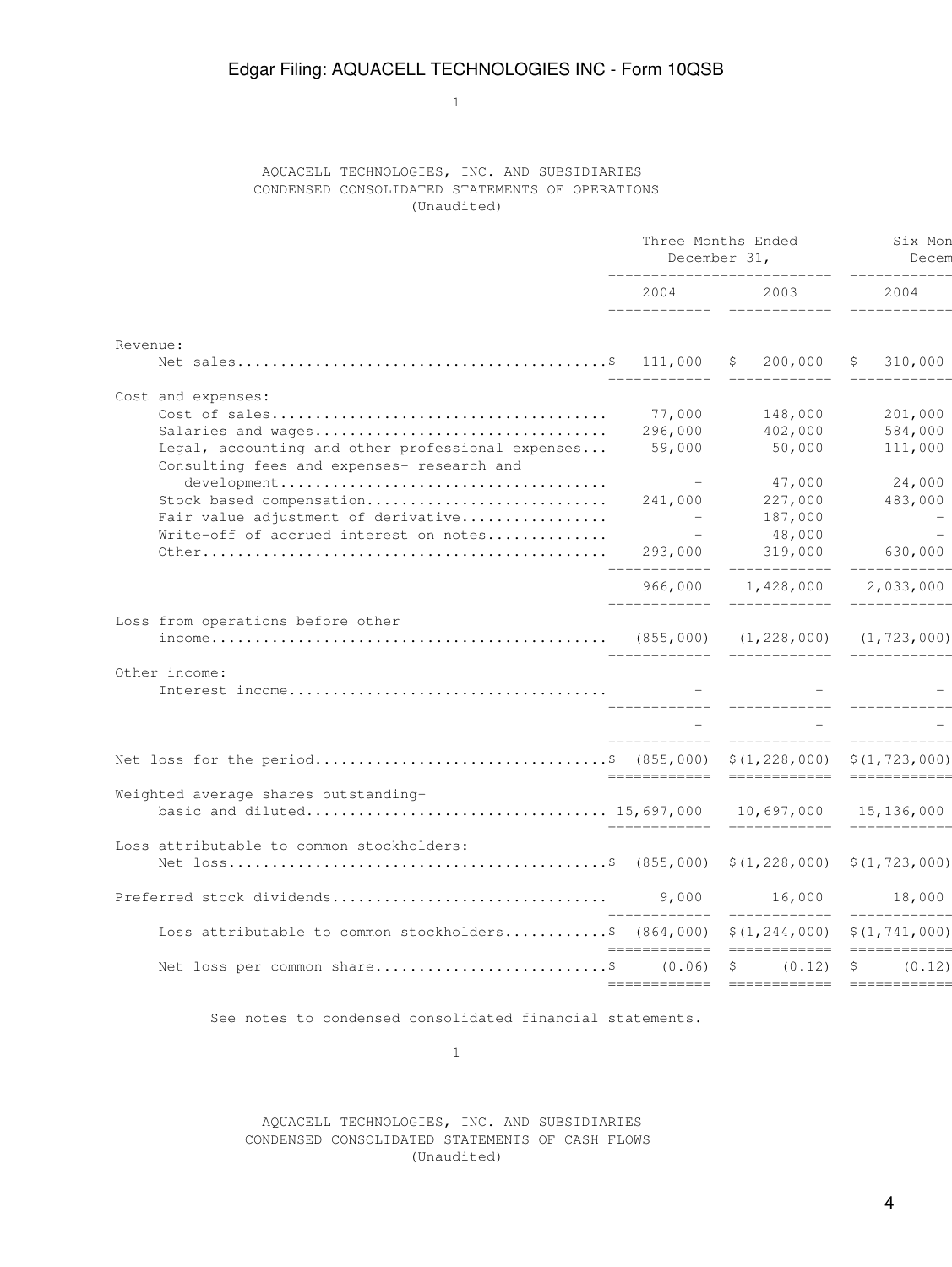|                                                                            | Six Months Ended Dece<br>_______________________ |           |  |
|----------------------------------------------------------------------------|--------------------------------------------------|-----------|--|
|                                                                            | 2004<br>______________                           |           |  |
|                                                                            |                                                  |           |  |
| Cash flows from operating activities:                                      |                                                  | \$ (2, 2) |  |
| Adjustment to reconcile net loss to net cash used in operating activities: |                                                  |           |  |
| Write-off of accrued interest on notes receivable                          |                                                  |           |  |
|                                                                            | 483,000                                          |           |  |
|                                                                            | 22,000                                           |           |  |
|                                                                            | 4,000                                            |           |  |
| Changes in:                                                                |                                                  |           |  |
|                                                                            | 16,000                                           |           |  |
|                                                                            |                                                  |           |  |
| Prepaid expenses and other current assets                                  | 22,000                                           |           |  |
|                                                                            | 3,000                                            |           |  |
|                                                                            | (197, 000)                                       |           |  |
|                                                                            | 19,000                                           |           |  |
|                                                                            | 43,000                                           |           |  |
|                                                                            |                                                  |           |  |
| Net cash used in operating activities (1,308,000)                          | ______________                                   | (1,       |  |
| Cash flows from investing activities:                                      |                                                  |           |  |
| Payments on note issued for purchase of property and equipment (2,000)     |                                                  |           |  |
|                                                                            |                                                  |           |  |
|                                                                            |                                                  |           |  |
|                                                                            | ______________                                   |           |  |
| Net cash provided by (used in) investing activities (187,000)              | ______________                                   | -----     |  |
| Cash flows from financing activities:                                      |                                                  |           |  |
| Proceeds from private placements of common stock                           |                                                  | 2,        |  |
|                                                                            |                                                  |           |  |
|                                                                            |                                                  |           |  |
|                                                                            |                                                  |           |  |
| Proceeds from subscriptions receivable                                     | 40,000                                           |           |  |
| Proceeds from exercise of common stock warrants                            | 1,058,000                                        |           |  |
|                                                                            | (3,000)                                          |           |  |
| Proceeds (repayments) of loans from related parties                        |                                                  |           |  |
| Net cash provided by financing activates 1,095,000                         | ______________                                   | 2,        |  |
|                                                                            |                                                  |           |  |
|                                                                            | (400, 000)                                       |           |  |
|                                                                            | 860,000                                          |           |  |
|                                                                            | 460,000                                          | \$        |  |

See notes to condensed consolidated financial statements.

 $\sim$  3

 AQUACELL TECHNOLOGIES, INC. AND SUBSIDIARIES CONDENSED CONSOLIDATED STATEMENTS OF CASH FLOWS- (CONTINUED) (Unaudited)

> Six Months Ended Dece ------------------------------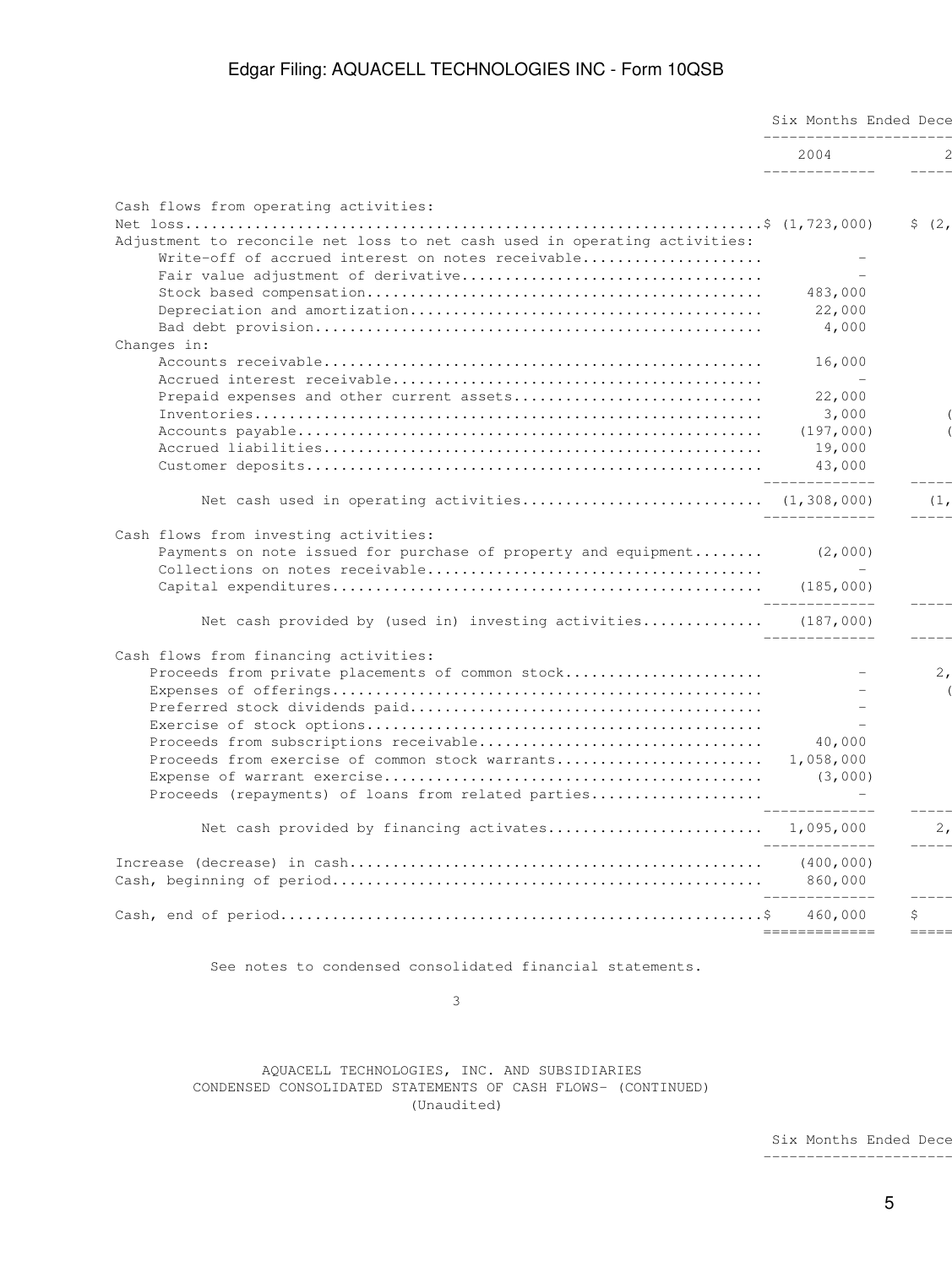| Supplemental disclosure of cash flow information:                          |         |    |    |
|----------------------------------------------------------------------------|---------|----|----|
|                                                                            |         |    |    |
| Supplemental schedule of non-cash investing and financing activities:      |         |    |    |
| Conversion of inventory to depreciable assets for advertising program\$    |         |    |    |
| Issuance of common stock and warrants for services to the company\$        | 318,000 |    | 2. |
|                                                                            | 18,000  | \$ |    |
| Subscriptions receivable for exercise of warrants\$                        | 71,000  |    |    |
|                                                                            |         |    |    |
| Conversion of 605,000 shares of preferred stock to common stock in $2004$  |         |    |    |
| Issuance of common stock in payment of dividends on preferred stock\$      | 26,000  |    |    |
| Issuance of common stock for legal fee in connection with stock offering\$ | 24,000  | \$ |    |
| Expense of warrant exercise offset against subscription receivable\$       | 126,000 | Ś  |    |
| Issuance of warrants in connection with amendment to financial consulting  |         |    |    |
|                                                                            | 143,000 |    |    |
| Dividend of subsidiary common stock to the Company's common stockholders\$ | 33,000  |    |    |

See notes to condensed consolidated financial statements.

4

AQUACELL TECHNOLOGIES, INC. AND SUBSIDIARIES

### NOTES TO CONDENSED CONSOLIDATED FINANCIAL STATEMENTS

December 31, 2004 (Unaudited)

#### NOTE A - BASIS OF PRESENTATION

 The accompanying unaudited condensed consolidated financial statements include the accounts of AquaCell Technologies, Inc. and its wholly owned subsidiaries. All significant intercompany accounts and transactions have been eliminated in consolidation.

 The accompanying unaudited condensed consolidated financial statements have been prepared in accordance with U.S. generally accepted accounting principles for interim financial information and with instructions to Form 10-QSB. Accordingly, they do not include all of the information and footnotes required by U.S. generally accepted accounting principles for complete financial statements. In the opinion of management, all adjustments (consisting of normal recurring adjustments) considered necessary for a fair presentation have been included. The results of operations for the six months ended December 31, 2004 are not necessarily indicative of the results to be expected for the full year. For further information, refer to the Company's annual report filed on Form 10-KSB for the year ended June 30, 2004.

 At December 31, 2004 the Company's ability to continue as a going concern, for the reasons outlined on the 10-KSB filed for the year ended June 30, 2004, still existed. During the six months ended December 31, 2004 the Company successfully obtained external financing through exercise of warrants and plans to continue to raise capital through the sale or exercise of equity securities on a just in time basis.

#### NOTE B - SUBSCRIPTIONS RECEIVABLE

 At December 31, 2004 a part of subscriptions receivable in the amount of \$6,000 is reported as a current asset since such amount represented a receivable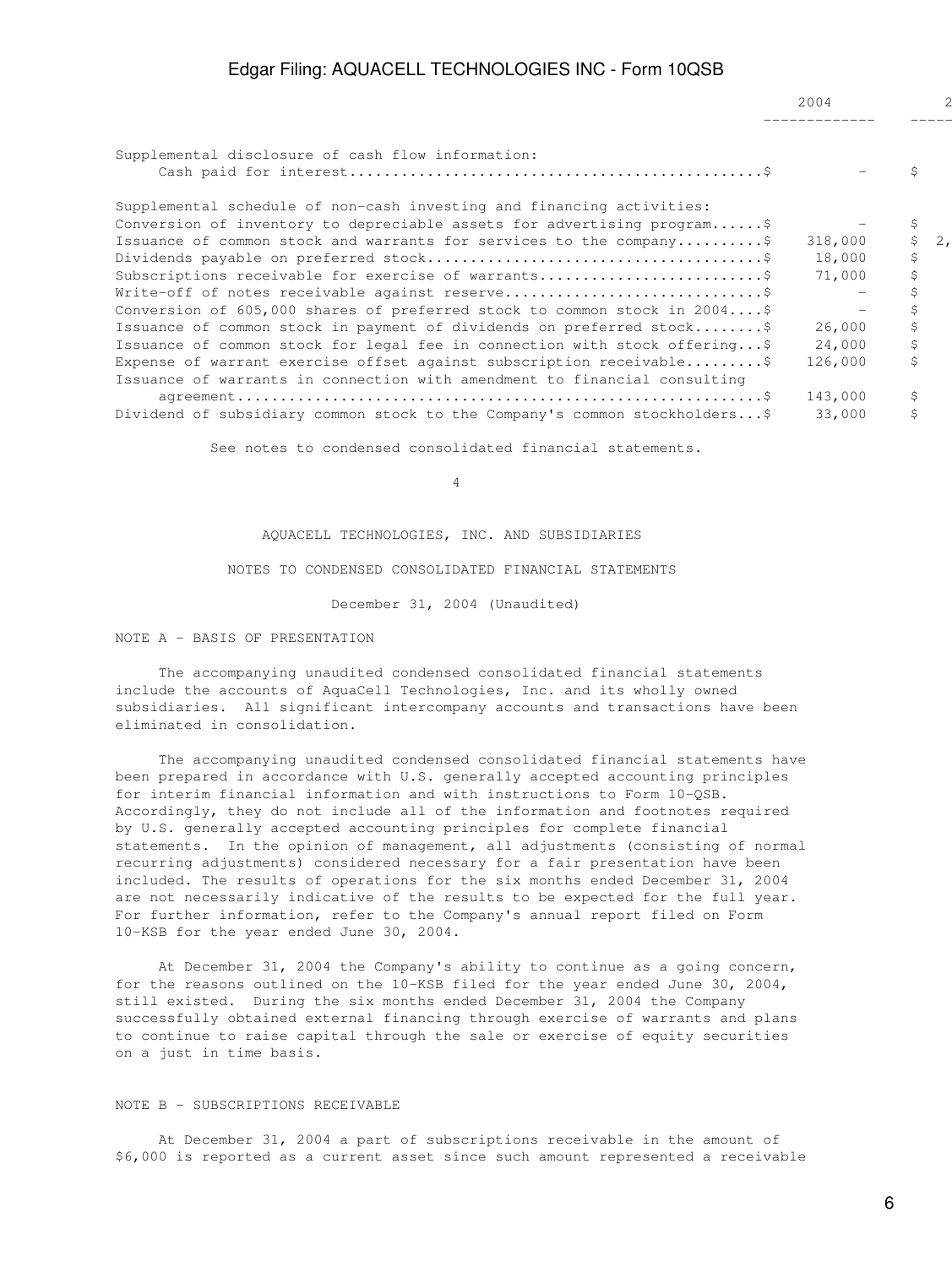for exercise of warrants that has been subsequently collected prior to the issuance of the financial statements.

NOTE C - INVENTORIES

Inventories consist of the following at December 31, 2004:

|  | \$91,000 |
|--|----------|
|  | 39.000   |
|  |          |

 $5<sub>5</sub>$ 

### AQUACELL TECHNOLOGIES, INC. AND SUBSIDIARIES

NOTES TO CONDENSED CONSOLIDATED FINANCIAL STATEMENTS

December 31, 2004 (Unaudited)

NOTE D - PROPERTY, EQUIPMENT, AND BILLBOARD COOLERS

 Property, equipment, and billboard coolers is summarized as follows at December 31, 2004:

| Billboard coolers, including parts \$ | 951,000              |
|---------------------------------------|----------------------|
|                                       | 36,000               |
|                                       | 102,000              |
|                                       | 128,000              |
|                                       | 9,000                |
| Leasehold improvements                | 12,000               |
|                                       | 11,000               |
| Less accumulated depreciation         | 1,249,000<br>278,000 |
|                                       | 971,000              |
|                                       |                      |

NOTE E- DEFERRED PAYABLE

 At December 31, 2004, the deferred payable in the amount of \$473,000 represented the balance due to a private company for the return and cancellation of all exclusive distribution and marketing rights previously held under a distribution agreement. This amount is payable solely from 5% of the future revenues to be generated by our Global Water-Aquacell subsidiary.

### NOTE F - COMMITMENTS AND CONTINGENCIES

1). Employment Agreement --------------------

 During December 2004 the Company entered into a three year employment contract, effective January 2005, with an officer of the Company's Aquacell Media, Inc. subsidiary. The contract calls for a signing bonus of 50,000 shares of common stock of the Company and a minimum annual salary of \$125,000.

2). Other

-----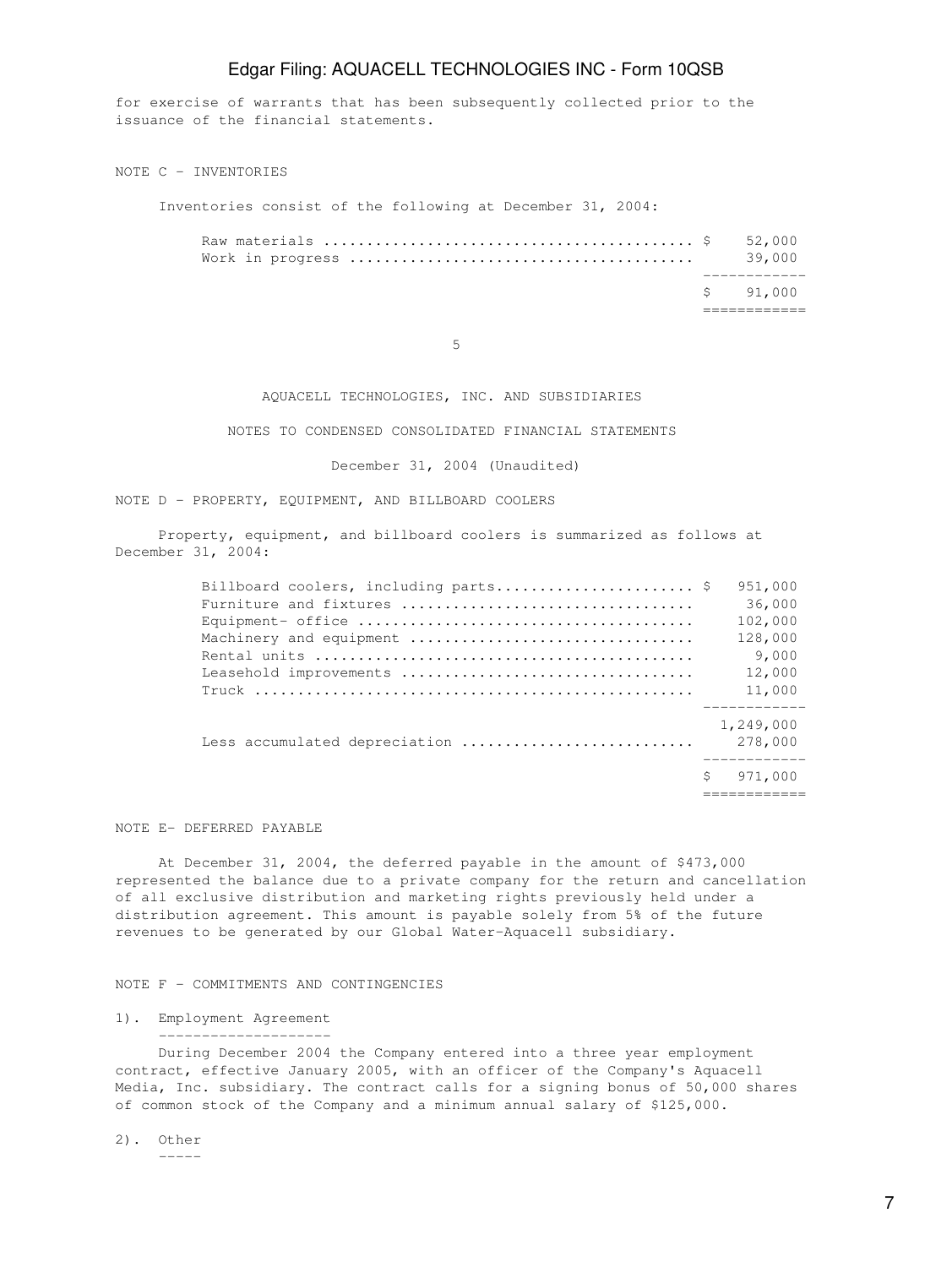During December 2004 the Company announced that it would spinoff of its Aquacell Water, Inc. subsidiary, an inactive company, to its common stockholders of record on January 3, 2005, on a share for share basis. In connection with the spinoff it is anticipated that Aquacell Water will acquire Water Science Technologies, Inc., a wholly owned subsidiary of the Company.

#### NOTE G - EQUITY TRANSACTIONS

 During August 2004 the Company amended a February 2004 consulting agreement to provide for additional compensation of 100,000 common shares. These shares were valued at \$66,000 based upon closing market price at the date of issuance. Such amount will be amortized to expense over the remaining term of the agreement. Amortization amounted to \$11,000 for the six months ended December 31, 2004.

 $\sim$  6

### AQUACELL TECHNOLOGIES, INC. AND SUBSIDIARIES

#### NOTES TO CONDENSED CONSOLIDATED FINANCIAL STATEMENTS

December 31, 2004 (Unaudited)

NOTE  $G - EQUITY$  TRANSACTIONS  $-(continued)$ 

During August 2004 the Company issued 50,000 common stock purchase warrants at a price of \$.66 per share in connection with performance under an existing consulting agreement. These warrants were valued at \$25,000 utilizing the Black Scholes valuation method. Such amount will be amortized over a period of 31 months. Amortization amounted to \$4,000 for the six months ended December 31, 2004.

During September 2004 the Company issued an aggregate of 457,000 shares of common stock in connection with the exercise of 457,000 common stock purchase warrants issued in previously completed private placements. Warrants with exercise prices of \$2.00 and \$4.00 were repriced to \$.70 and \$.56. The Company realized gross proceeds of \$286,000 and expenses were \$32,000 in connection with the exercise. New common stock purchase warrants were issued for 247,000 shares of common stock exercisable at \$.90 per share and 210,000 shares of common stock exercisable at \$.95 per share and an additional 210,000 shares of common stock exercisable at \$4.00 per share.

During October and November 2004 the Company issued an aggregate of 693,000 shares of common stock in connection with the exercise of 693,000 common stock purchase warrants issued in previously completed private placements. Warrants with exercise prices ranging from \$.80 to \$4.00 were repriced to prices ranging from \$.55 to \$.68. The Company realized gross proceeds of \$434,000 and expenses were \$43,000 in connection with the exercise. New common stock purchase warrants were issued for 600,000 shares of common stock exercisable at \$.80 per share and 93,000 shares of common stock exercisable at \$.90 per share.

During November 2004 the Company amended an August 2003 consulting agreement to provide for additional compensation of 300,000 common shares. These shares were valued at \$177,000 bases upon closing market price at the date of issuance. The original agreement was extended for a two year period and the remaining aggregate deferred compensation in the amount of \$410,632 will be amortized to expense over the remaining term of the agreement. Amortization amounted to \$17,000 for the six months ended December 31, 2004.

During November 2004 the Company amended an August 2003 nonexclusive finders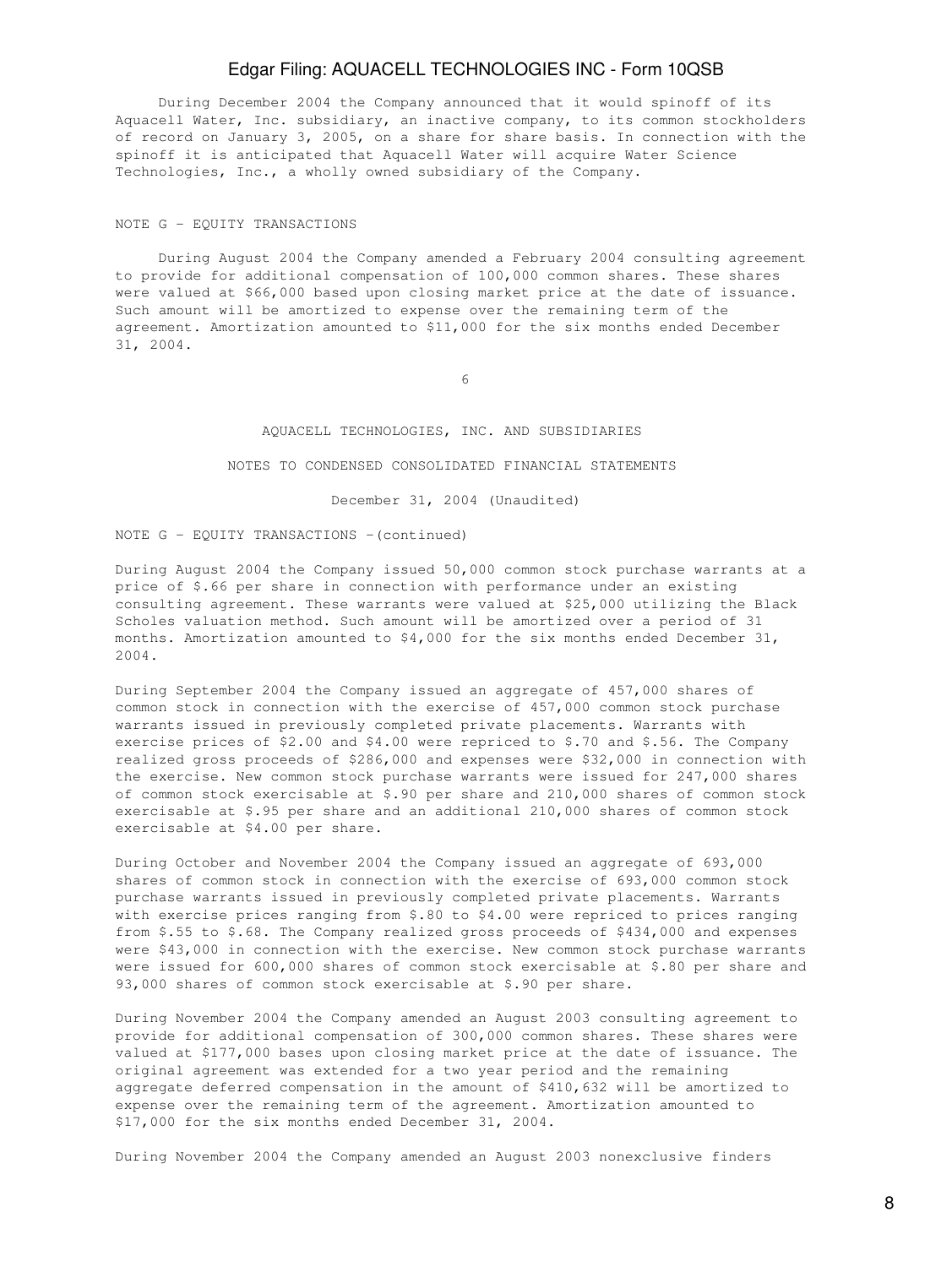arrangement to provide for the issuance of 225,000 common stock purchase warrants at an exercise price of \$.85 per share. These warrants were valued at \$143,000 utilizing the Black-Scholes valuation method and have been charged to Additional Paid-In Capital as a cost of raising capital.

During November 2004 the Company issued 40,000 shares of common stock in payment of legal fees in connection with the January 2005 filing of a registration statement. The shares were valued at \$24,000 based upon the closing market price at the date of issuance.

7

### AQUACELL TECHNOLOGIES, INC. AND SUBSIDIARIES

### NOTES TO CONDENSED CONSOLIDATED FINANCIAL STATEMENTS

December 31, 2004 (Unaudited)

#### NOTE G - EQUITY TRANSACTIONS - (continued)

 During December 2004 the Company issued an aggregate of 974,000 shares of common stock in connection with the exercise of 974,000 common stock purchase warrants issued in previously completed private placements. Warrants with exercise prices ranging from \$1.75 to \$4.00 were repriced to \$.55. The Company realized gross proceeds of \$536,000 and expenses were \$54,000 in connection with the exercise. New common stock purchase warrants were issued for 974,000 shares of common stock exercisable at \$.75. In connection with the transaction 301,000 warrants were repriced from \$2.00 and \$4.00 to \$1.00.

 During December 2004 605,000 shares of class A preferred stock were converted into 605,000 shares of common stock.

 During December 2004 the Company issued an aggregate of 35,000 shares of common stock in payment of dividends on preferred stock in the amount of \$26,000 for the quarters ended June 2004, September 2004 and December 2004.

 During December 2004 the Company issued 50,000 shares of common stock in connection with an employment agreement. These shares were valued at \$20,000 based upon the closing market price at the date of issuance. Such amount will be amortized over the term of the employment agreement commencing January 2005.

 During December 2004 the Company issued 100,000 common stock purchase warrants at a price of \$.40 per share in connection with two consulting agreements. These warrants were valued at \$30,000 utilizing the Black Scholes valuation method. Such amount will be amortized over a five year period. No amortization was recorded during the six months ended December 31, 2004.

#### NOTE H - SPINOFF OF AQUACELL WATER, INC.

 Aquacell Water, Inc. is an inactive company without assets, liabilities or operations. Accordingly the spinoff will have no material effect on our financial statements.

en andere de la provincia de la provincia de la provincia de la provincia de la provincia de la provincia de<br>En la provincia de la provincia de la provincia de la provincia de la provincia de la provincia de la provinci

#### AQUACELL TECHNOLOGIES, INC. AND SUBSIDIARIES

NOTES TO CONDENSED CONSOLIDATED FINANCIAL STATEMENTS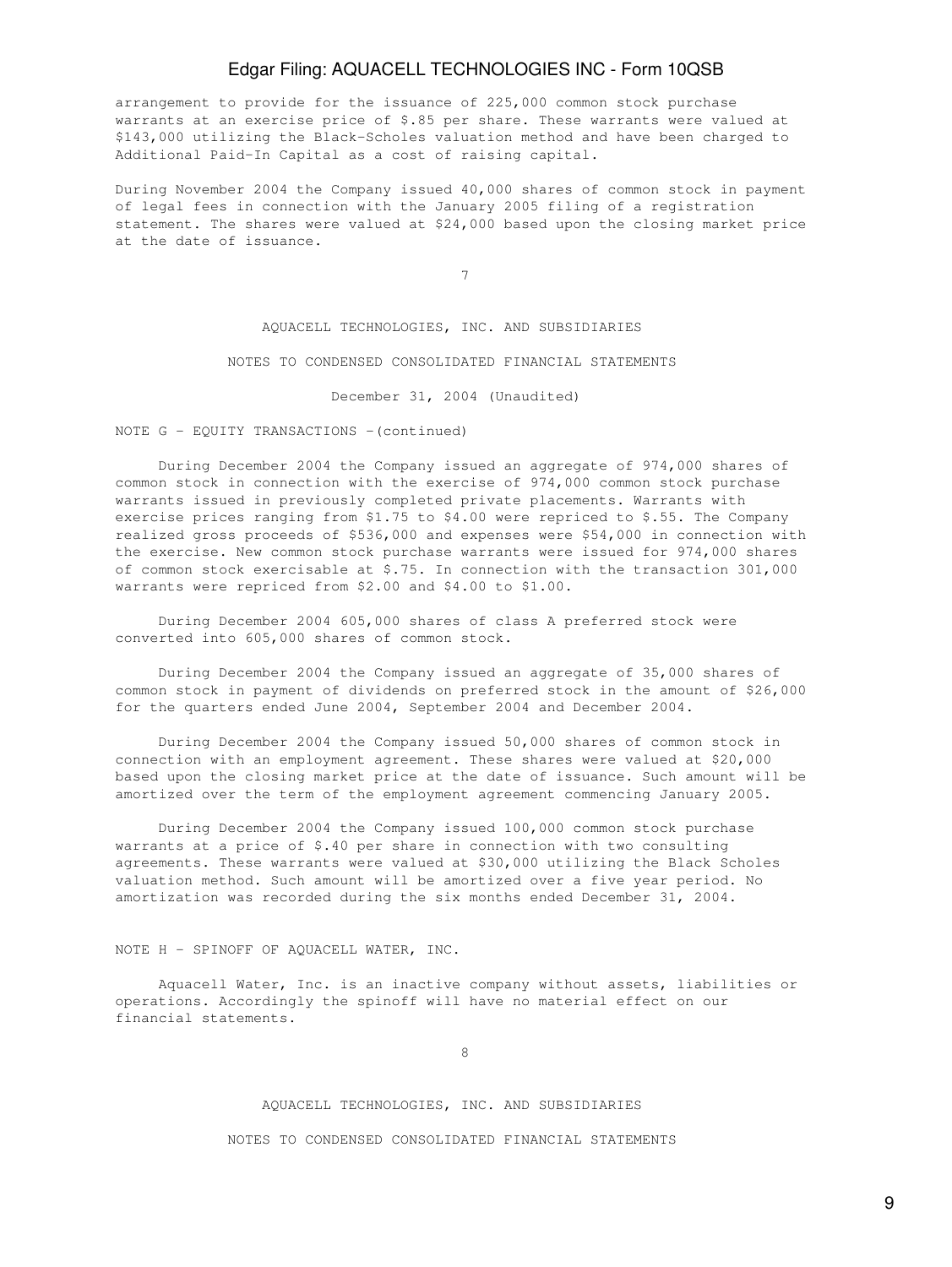December 31, 2004 (Unaudited)

### NOTE I - OTHER COSTS AND EXPENSES

Other costs and expenses consisted of the following:

|                                                                                                               |   | Six Months Ended December 31,<br>________________ |              |                            |
|---------------------------------------------------------------------------------------------------------------|---|---------------------------------------------------|--------------|----------------------------|
|                                                                                                               |   | 2004                                              |              | 2003                       |
| Telephone and utilities                                                                                       |   | 98,000<br>32,000                                  | $\mathsf{S}$ | 78,000<br>34,000           |
| Travel<br>Business promotion<br>Insurance                                                                     |   | 42,000<br>51,000<br>73,000                        |              | 24,000<br>67,000<br>52,000 |
| Vehicle expenses<br>Listing fees                                                                              |   | 48,000<br>28,000                                  |              | 53,000<br>23,000           |
| Exchange fees, transfer agent fees and<br>investor fees and expenses<br>Office expenses, postage and supplies |   | 35,000<br>47,000                                  |              | 32,000<br>46,000           |
| Other expenses                                                                                                |   | 176,000                                           |              | 167,000                    |
|                                                                                                               | Ś | 630,000                                           | \$           | 576,000                    |

NOTE J - CONCENTRATION OF CREDIT RISK

 The Company's financial instruments that are exposed to concentration of credit risk consists of cash. Such amounts are in excess of FDIC insurance limits.

### NOTE K- SUBSEQUENT EVENTS

 During January 2005 the Company issued an aggregate of 100,000 common shares in connection with the exercise of outstanding warrants. The Company realized gross proceeds of \$55,000 in connection with the exercise of warrants repriced from \$.80 to \$.55.

 During January 2005 the Company entered into a three year consulting agreement with a company owned by an officer of the Company's Aquacell Media, Inc. subsidiary. This officer also has an employment agreement with the Company (see Note F1). The agreement calls for payment of cash compensation for water cooler placements and/or for securing advertisers. Such commissions will be paid from advertising revenues collected. In addition the consultant may earn up to 150,000 warrants for securing new locations for coolers.

9

ITEM 2. MANAGEMENT'S DISCUSSION AND ANALYSIS OF FINANCIAL CONDITION AND RESULTS OF OPERATIONS

### Forward-Looking Statements

 When used in this Form 10-QSB and in future filings by the Company with the Commission, statements identified by the words "believe", "positioned", "estimate", "project", "target", "continue", "will", "intend", "expect", "future", "anticipates", and similar expressions express management's present belief, expectations or intentions regarding the Company's future performance within the meaning of the Private Securities Litigation Reform Act of 1995.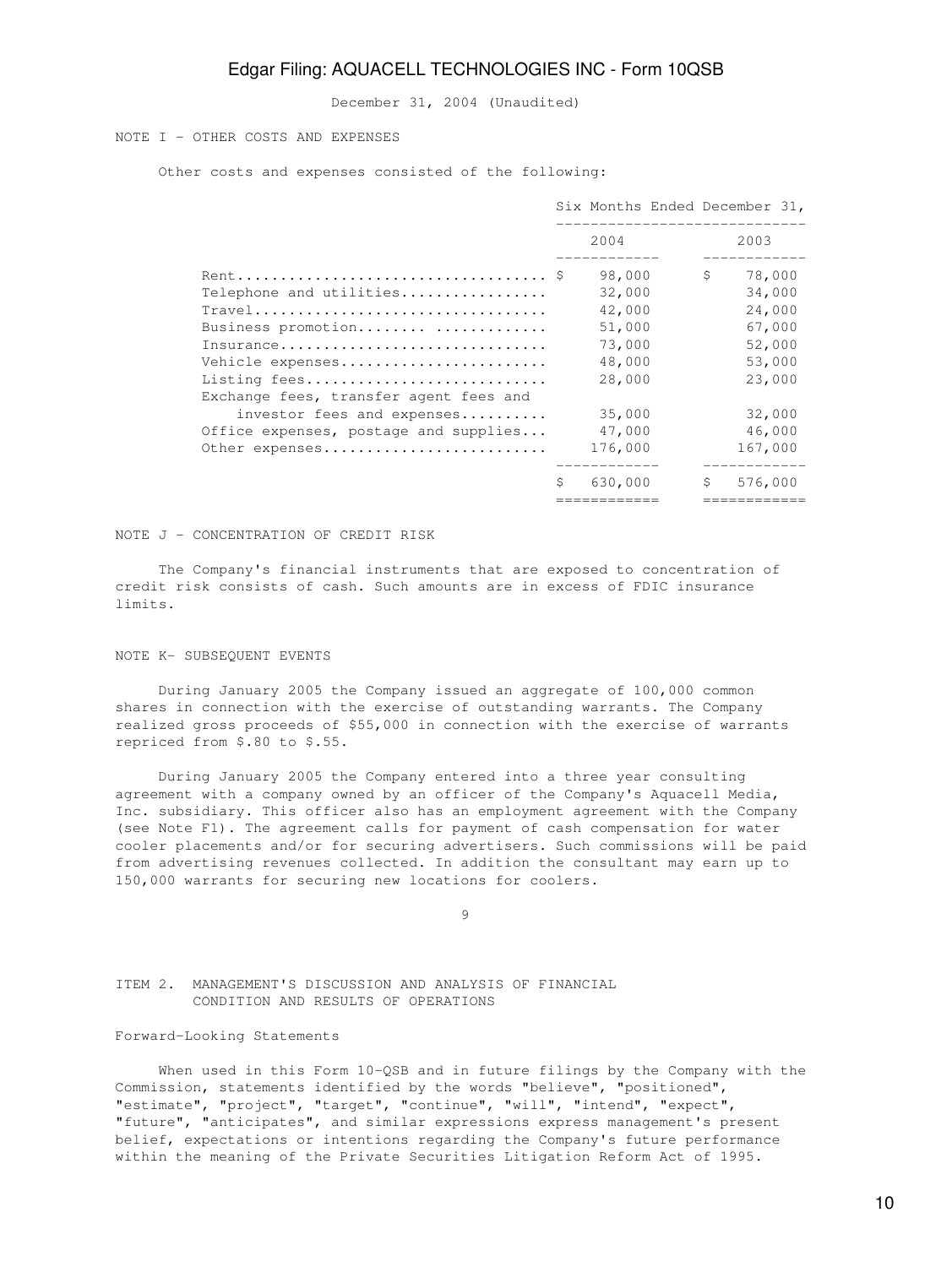Readers are cautioned not to place undue reliance on any such forward-looking statements, each of which speaks only as of the date made. Such statements are subject to certain risks and uncertainties that could cause actual results to differ materially from historical earnings and those presently anticipated or projected. The Company has no obligations to publicly release the result of any revisions which may be made to any forward-looking statements to reflect anticipated or unanticipated events or circumstances occurring after the date of such statements.

#### Overview

 The following discussions and analysis should be read in conjunction with the Company's condensed consolidated financial statements and the notes presented following the condensed consolidated financial statements. The discussion of results, causes and trends should not be constructed to imply any conclusion that such results or trends will necessarily continue in the future.

 During the six months ended December 31, 2004 the Company raised net equity of \$1,127,000 to enable the Company to move forward with the "Message On The Bottle" advertising program through our Aquacell Media subsidiary. Aquacell Media installs our patented Aquacell 1000 Bottled Water Cooler Systems free of charge into various locations while retaining ownership of the coolers. Revenue is generated through the sale of advertising on the band of the cooler's permanently attached five-gallon bottle, as well as on the cup holder.

 During the six months ended December 31, 2004, we commenced the initial rollout of installations in Rite Aid stores, the nation's third largest drug store chain with more than 3000 locations. Under the five year agreement, signed in October 2004 the Company installs its Aquacell 1000 coolers at no cost to Rite Aid, and sells the advertising space on the bottle band.

 While securing advertisers is important to the success of our advertising program - as it is the source of revenue generation, securing locations, or "real estate", for the coolers is a critical first-step. Unlike other in-store advertising mechanisms, we actually own a piece of "real estate" in the stores for a five-year period, the intrinsic value of which cannot be measured. Having begun this program less than a year ago, we believe we have made remarkable progress in securing retail locations for our water cooler systems.

 Aquacell Media has installed Aquacell 1000 systems on a test basis into other stores including the nationwide drug chain CVS and Winn Dixie supermarkets, as well as smaller regional drug and grocery chain stores.

10

 During the quarter ended December 31, 2004, we secured our first advertiser, Unilever, one of the world's largest consumer products companies. This inaugural program is for Dove(R) Cool Moisture body wash and bar soap. The cooler advertising program is coinciding with the initial launch of this new product commencing February 2005, where Unilever saw a natural tie-in of utilizing our water cooler billboard to portray the refreshment attribute of Dove Cool Moisture. The Dove Cool Moisture advertising is displayed on our coolers in select Rite Aid stores nationwide, as well as on coolers installed in Duane Reade drug stores in the New York Metropolitan area.

 In January 2005, we announced the hiring of Michael Dougherty as President of our AquaCell Media subsidiary. Mr. Dougherty spent over 30 years with Unilever, where he established programs with Advantage Sales and Marketing, the nation's leading sales and marketing agency for suppliers of food products and consumer goods. Mr. Dougherty will leverage his experience and relationship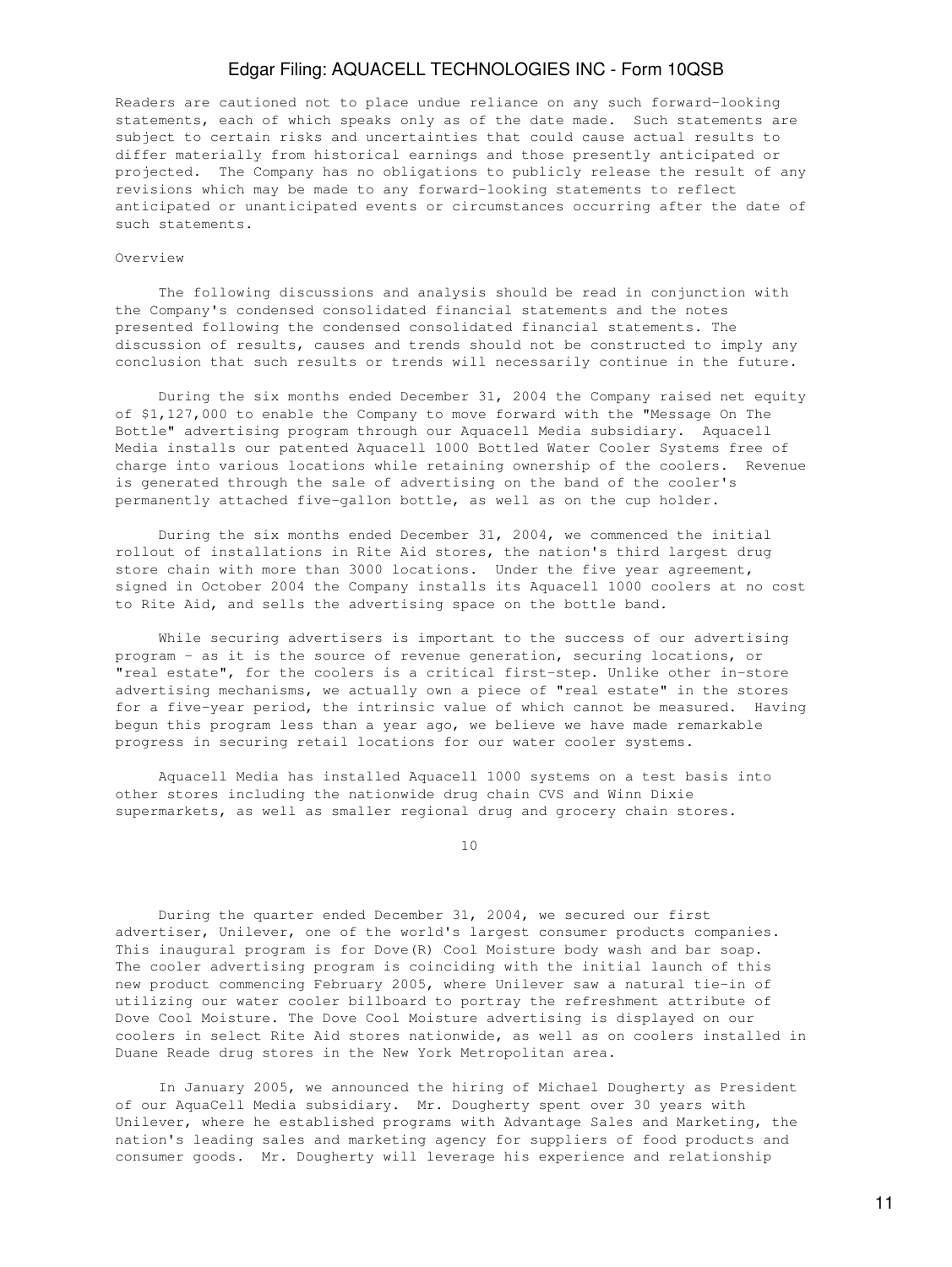with Advantage, to facilitate both location placements and advertisers for our "Message On The Bottle" program.

 In December 2004, we were notified by the American Stock Exchange that the Amex accepted the Company's 18-month plan (the "Plan") for continued listing, in connection with the Amex's listing requirements, following receipt of notification of non-compliance with the Amex's minimum stockholder equity requirement. The Plan was evaluated and accepted by the Amex, indicating that the Company made a reasonable demonstration of an ability to regain compliance with the continued listing standards within the allotted time frame.

 We believe that maintaining our listing on the American Stock Exchange is very important for our stockholders and believe we will meet our objectives over the next year and a half to comply with the Exchange's requirements.

 In December 2004, the Company announced it was spinning off its Aquacell Water subsidiary to AquaCell Technologies stockholders, who will receive one share of common stock in Aquacell Water for every share of common stock held in AquaCell Technologies. Aquacell Water will operate as a holding company to acquire companies in the water industry with the first acquisition to be Water Science Technologies, Inc. (WST), currently a wholly owned subsidiary of AquaCell Technologies. The pay date for the shares will coincide with the effectiveness of the Aquacell Water registration statement which is intended to be filed with the Securities and Exchange Commission in the first quarter of the calendar year.

 During the six months ended December 31, 2004 we continued to incur noncash charges for stock based compensation for warrants issued to consultants, which we believe is a continuing benefit to the Company and its stockholders for the future growth of the Company. Such charges were \$483,000.

#### Critical Accounting Policies

 The accompanying discussion and analysis of our financial condition and results of operations are based upon our condensed consolidated financial statements, which have been prepared in accordance with accounting principles generally accepted in the United States of America ("US GAAP"). The preparation of these condensed consolidated financial statements requires us to make estimates and judgments that affect the reported amounts of assets, liabilities, revenues, and expenses, and related disclosure of contingent assets and liabilities. These estimates form the basis for making judgments about the carrying values of assets and liabilities that are not readily apparent from

11

other sources. We base our estimates and judgments on historical experience and all available information. However, future events are subject to change, and the best estimates and judgments routinely require adjustment. US GAAP requires us to make estimates and judgments in several areas, including those related to recording various accruals, income taxes, the useful lives of long-lived assets, such as property and equipment and intangible assets, and potential losses from contingencies and litigation. We believe the policies discussed below are the most critical to our condensed consolidated financial statements because they are affected significantly by management's judgments, assumptions and estimates.

Goodwill:

 Goodwill represents the excess of the purchase price over the fair value of net assets of a business acquired. The Company has adopted Statements of Financial Accounting Standards No. 142 (SFAS 142), "Goodwill and Other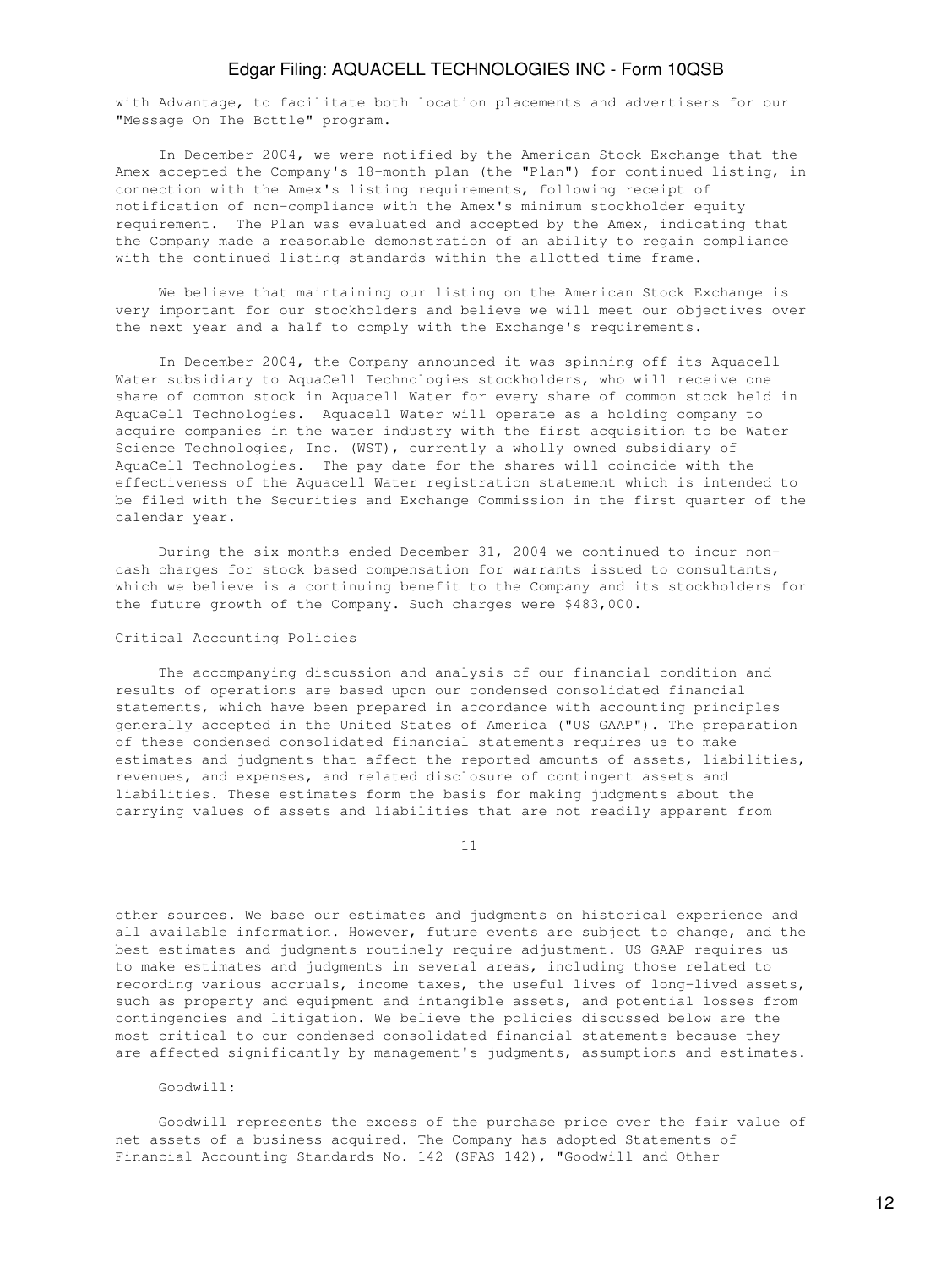Intangible Assets". The Company operates as a single integrated business, and as such has one operating segment which is also the reportable unit. Fair value of the reporting unit is determined by comparing the fair value of the unit with its carrying value, including goodwill. Impairment tests are performed using discounted cash flow analysis and estimates of sales proceeds. The annual evaluation of goodwill is performed at June 30th, the end of the Company's fiscal year.

#### Income taxes:

 The Company accounts for income taxes using the asset and liability method described on SFAS No. 109, "Accounting For Income Taxes", the objective of which is to establish deferred tax assets and liabilities for the temporary differences between the financial reporting and the tax bases of the Company's assets and liabilities at enacted tax rates expected to be in effect when such amounts are realized or settled. A valuation allowance related to deferred tax assets is recorded when it is more likely than no that some portion or all of the deferred tax assets will not be realized.

#### Long-lived assets:

 The Company accounts for the impairment and disposition of long-lived assets in accordance with SFAS No. 144, "Accounting for the Impairment or Disposal of Long-lived Assets." In accordance with SFAS No. 144, long-lived assets to be held are reviewed whenever events or changes in circumstances indicate that their carrying value may not recoverable. The Company periodically reviews the carrying value of long-lived assets to determine whether or not an impairment to such value has occurred, and has determined that as of June 30, 2004 that impairment, where appropriate, was recorded in the financial statements.

#### Results of Operations

 During the six months ended December 31, 2004 on a consolidated basis, revenues were \$310,000 as compared to \$401,000 for the similar period of the preceding year, resulting primarily from a decrease in sales by our WST subsidiary, and cost of sales was 65% for the six months ended December 31, 2004 as compared to 69% for the same period of the prior year. The decrease in cost of sales percentage resulted from a lower contribution to total revenues by our WST subsidiary which operates at a higher cost of sales percentage.

 Net loss on a consolidated basis, attributable to common stockholders, for the six months ended December 31, 2004 decreased to \$1,741,000 or \$0.12 per share, as compared to \$2,388,000 or \$.24 per share for the same period of the prior year. The decrease in the loss is primarily attributable to the decrease

12

in stock based compensation in the amount of \$119,000, a fair value adjustment of a derivative in the amount of \$394,000, and write-off of accrued interest on notes receivable in the amount of \$48,000.

 Salaries and wages decreased by \$117,000 for the six months ended December 31, 2004 over the prior year resulting primarily from bonuses paid in the prior year. Legal, accounting and other professional expenses increased by approximately \$11,000 for the six months ended December 31, 2004 resulting primarily from a professional fee paid for one-time consulting services. Consulting fees and expenses in connection with the research and development of new business opportunities decreased by \$21,000 for the six months ended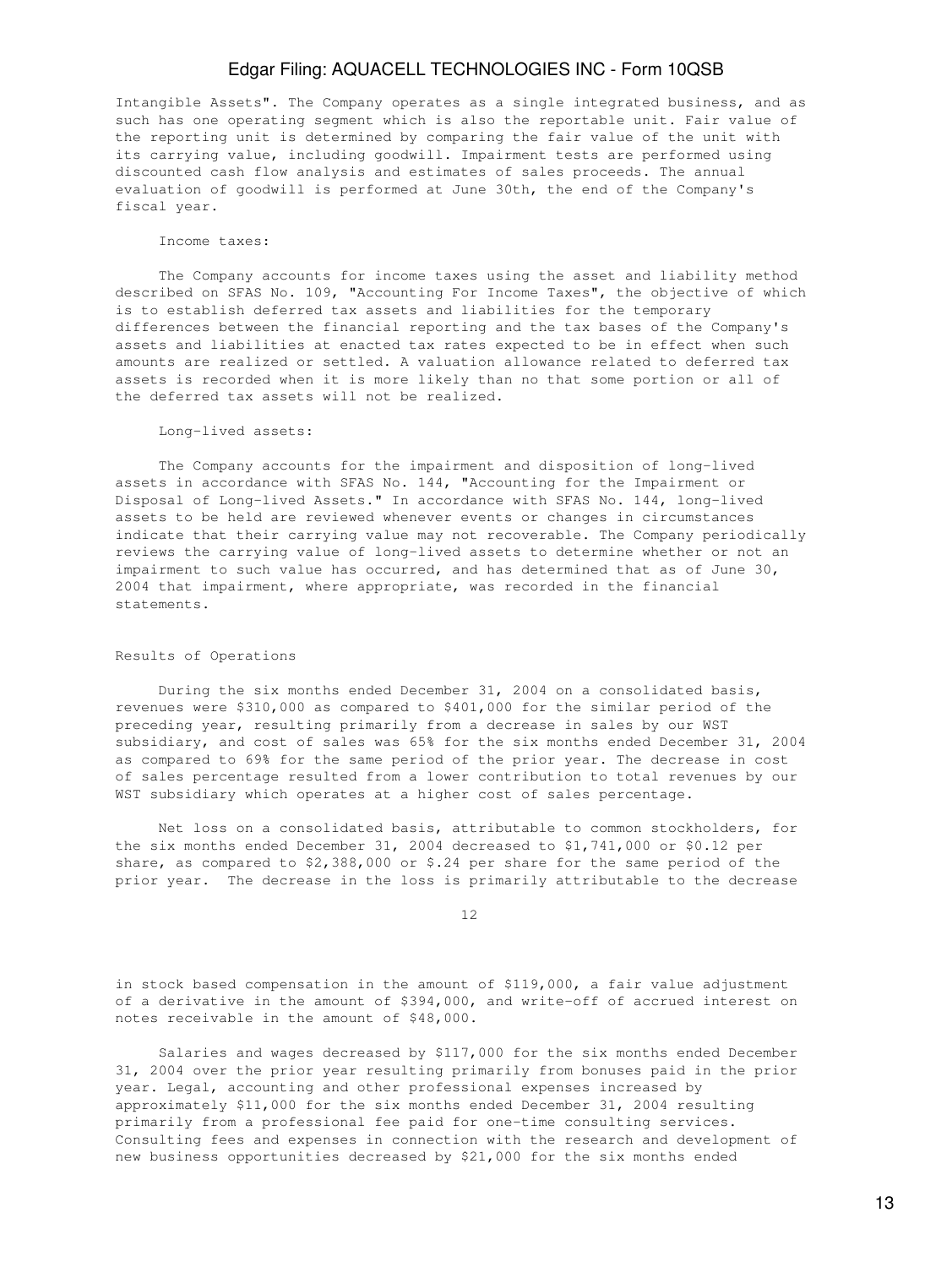December 31, 2004 primarily because these fees and expenses were utilized in the installations of our billboard coolers during the quarter ended December 31, 2004 and were capitalized as part of the asset cost. Stock based compensation decreased by \$119,000 to \$483,000 for the six months ended December 31, 2004 resulting from a direct write-off of certain warrants issued during the prior year. Other selling, general and administrative expenses, increased by approximately \$56,000 to \$630,000 for the six months ended December 31, 2004. Current period expenses consisted primarily of rent - \$98,000, telephone and utilities- \$32,000, travel- \$42,000, business promotion- \$51,000, insurance- \$73,000, and vehicle expenses-\$48,000.

### Liquidity and Capital Resources

 The Company has developed a plan to address liquidity, in connection with its ability to continue as a going concern, in several ways. It will continue to raise capital through the sale or exercise of equity securities. Toward that end the Company raised net equity of approximately \$1,127,000 through the exercise of warrants to purchase common shares during the six months ended December 31, 2004. The Company has continued to pursue the placement of our water cooler billboards in various locations and the Company is seeking to increase its revenues through the sale of advertising on the band of the cooler's permanently attached five-gallon bottle as outlined in the Overview section of Management's Discussion.

 The spinoff of our Aquacell Water, Inc. subsidiary will have no material effect on the financial statements because this is an inactive company without assets, liabilities or operations.

 Cash used by operations during the six months ended December 31, 2004 amounted to \$1,308,000. Net loss of \$1,723,000 was reduced by non-cash stock based compensation in the amount of \$483,000, depreciation and amortization of \$22,000 and a bad debt provision of \$4,000. Cash used by operations was further increased by a decrease in accounts payable in the amount of \$197,000. Net loss was further decreased by net changes in prepaid expenses, accrued liabilities, customer deposits, accounts receivable and inventories aggregating \$103,000.

 Cash used by investing activities during the six months ended December 31, 2004 represented capital expenditures in the amount of \$185,000 primarily for billboard coolers and by payments on notes issued for the purchase of equipment in the amount of \$2,000.

 Cash provided by financing activities was approximately \$1,095,000. Proceeds from sales of common stock purchase warrants amounted to \$1,055,000 net of expenses of \$3,000. Proceeds from subscriptions receivable were \$40,000.

 We have granted warrants, subsequent to our initial public offering, in connection with private placements, consulting, marketing and financing agreements that remain outstanding at the date of this filing and may generate additional capital of up to approximately \$10,350,000 if exercised. As of

13

December 31, 2004 250,000 warrants generating \$42,000 were in the money and 6,038,000 warrants generating \$10,308,000 were out of the money. Historically, the Company has repriced out of the money warrants to generate additional capital. There is no assurance however, that any of the warrants will be exercised.

Management believes that its present cash position combined with subsequent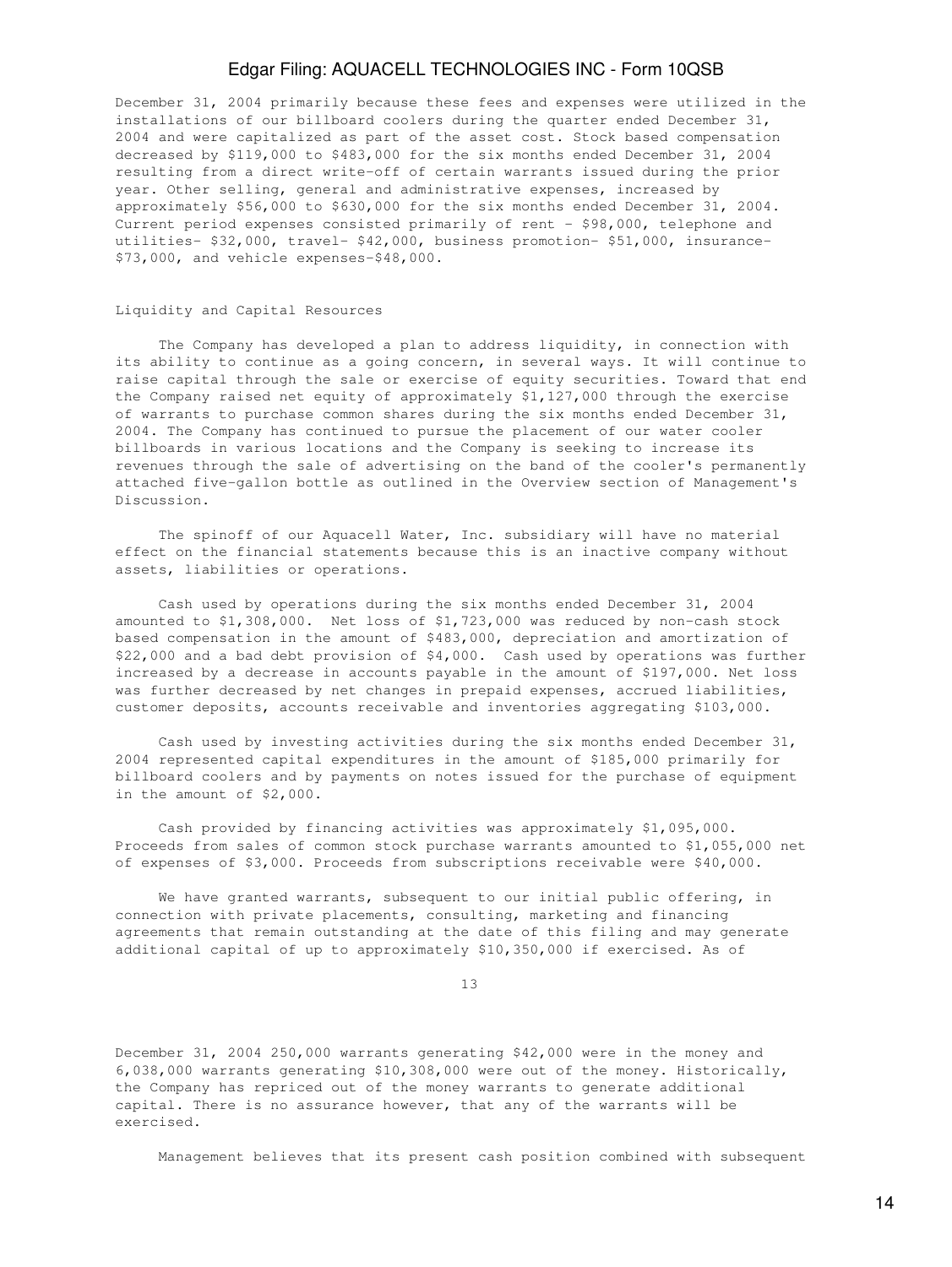equity raises and conversion of warrants and cash flows expected to be generated from future operations will be sufficient to meet presently anticipated needs for working capital and capital expenditures through at least the next 12 months; however, there can be no assurance in that regard. The Company presently has no material commitments for future capital expenditures.

14

### PART II. OTHER INFORMATION

### ITEM 2 (C). SALES OF UNREGISTERED SECURITIES

 During the quarter ended December 2004 the Registrant sold 857,478 shares of common stock upon exercise of Common Stock Purchase Warrants to 6 accredited investors pursuant to the exemption provided by Regulation D, Rule 505, and Section 4(2) of the Securities Act of 1933, as amended. New Common Stock Purchase Warrants were issued to the investors at prices ranging from \$.75 to \$.90.

### ITEM 3. CONTROLS AND PROCEDURES

 As of the end of the period covered by this Report the Company carried out an evaluation, under the supervision and with the participation of the Company's management, including the Company's chief executive officer and chief financial officer, of the effectiveness of the design and operation of the Company's disclosure controls and procedures pursuant to Rule 13a-14 adopted under the Securities Exchange Act of 1934. Based upon that evaluation, the chief executive officer and chief financial officer concluded that the Company's disclosure controls and procedures are effective. There were no significant changes in the Company's internal controls or in other factors that could significantly affect these controls subsequent to the date of their evaluation.

#### ITEM 4. SUBMISSION OF MATTERS TO A VOTE OF SECURITY HOLDERS

 During the period covered by this Report on Form 10-QSB certain matters were submitted to a vote of security holders through the solicitation of proxies:

- a) The Company held its annual meeting of stockholders on December 7, 2004.
- b) One matter voted upon at the meeting was the election of one Company director, to wit, Gary S. Wolff. The Company's four other directors, namely Karen B. Laustsen, Dr. William DiTuro, James C Witham, and Glenn A. Bergenfield continued in office after the meeting.
- c) Additional matter voted upon at the meeting was the appointment of Wolinetz, Lafazan & Company, PC as the Company's independent auditors. With respect to the election of Mr. Wolff as director, he received 12,888,647 votes with 79,604 votes withheld and no abstentions. Wolinetz, Lafazan & Company, PC was elected as the Company's independent auditors receiving 12,878,351 votes with 26,900 votes against and 63,000 abstentions.